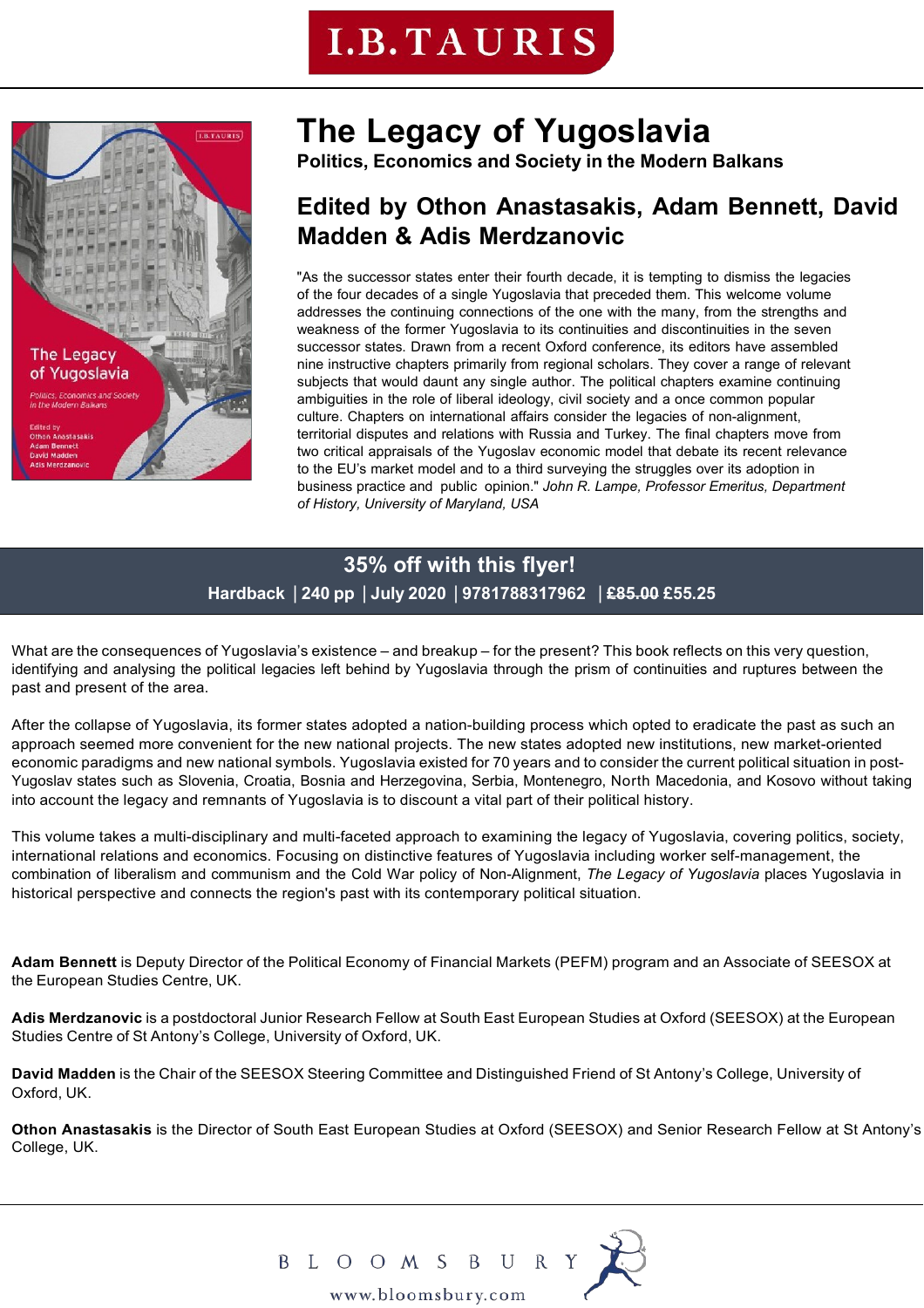## I.B. TAURIS